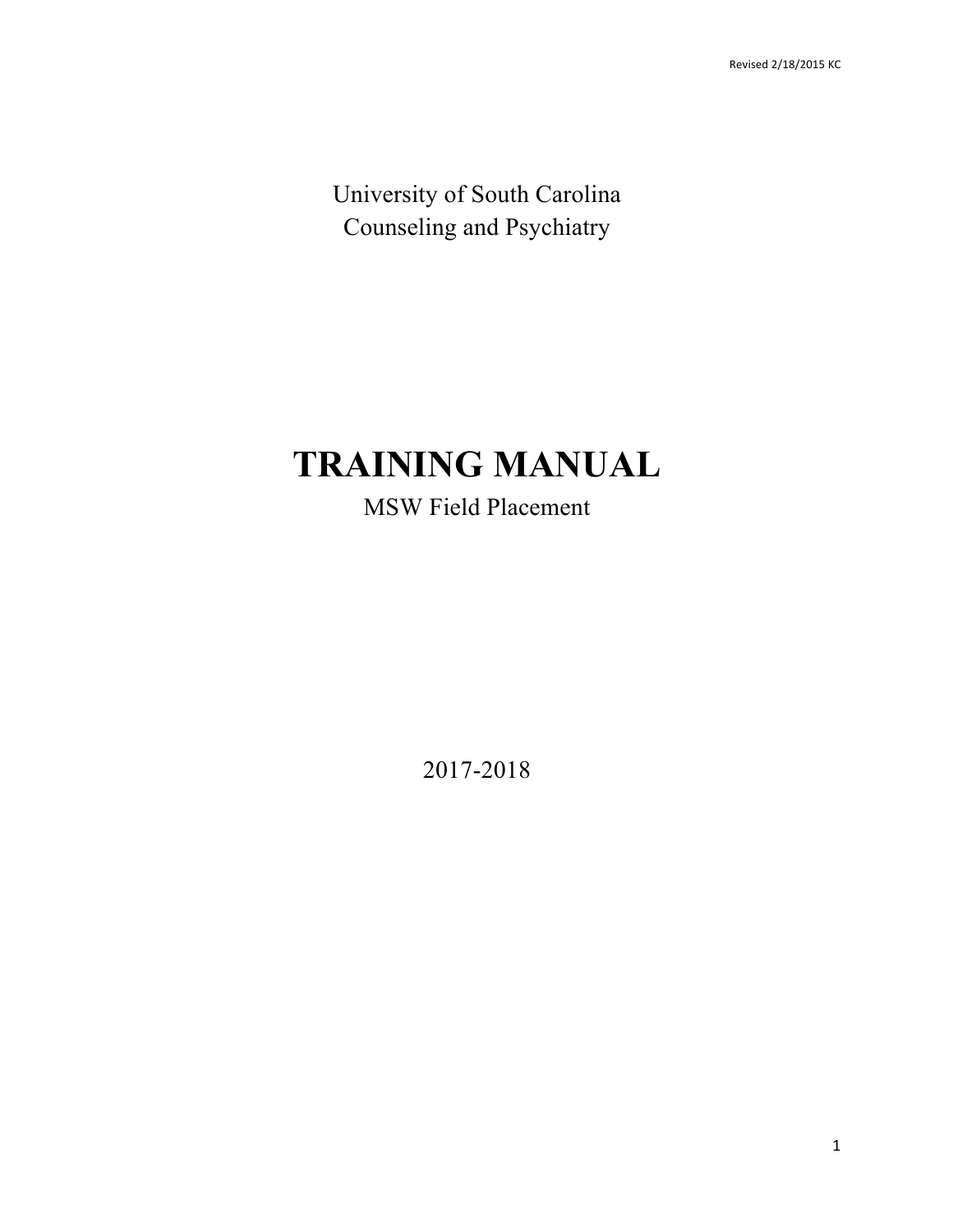# **MSW Field Placement Counseling and Psychiatry University of South Carolina**

#### **TABLE OF CONTENTS**

| L   | ORGANIZATIONAL OVERVIEW                          | Page 3  |
|-----|--------------------------------------------------|---------|
| П.  | THE TRAINING PROGRAM                             |         |
|     | Philosophy<br>a.                                 | Page 4  |
|     | Program Goals<br>b.                              | Pages 5 |
|     | Training Roles and Structure<br>$\mathbf{c}$ .   | Page 6  |
|     | <b>Expectation of Social Work Trainees</b><br>d. | Page 8  |
|     | Facilities and Equipment<br>e.                   | Page 8  |
| Ш.  | MSW TRAINEE SAMPLE WEEKLY SCHEDULE               | Page 9  |
| IV. | <b>THE STAFF</b>                                 | Page 9  |
| V.  | <b>APPLICATION PROCESS</b>                       | Page 10 |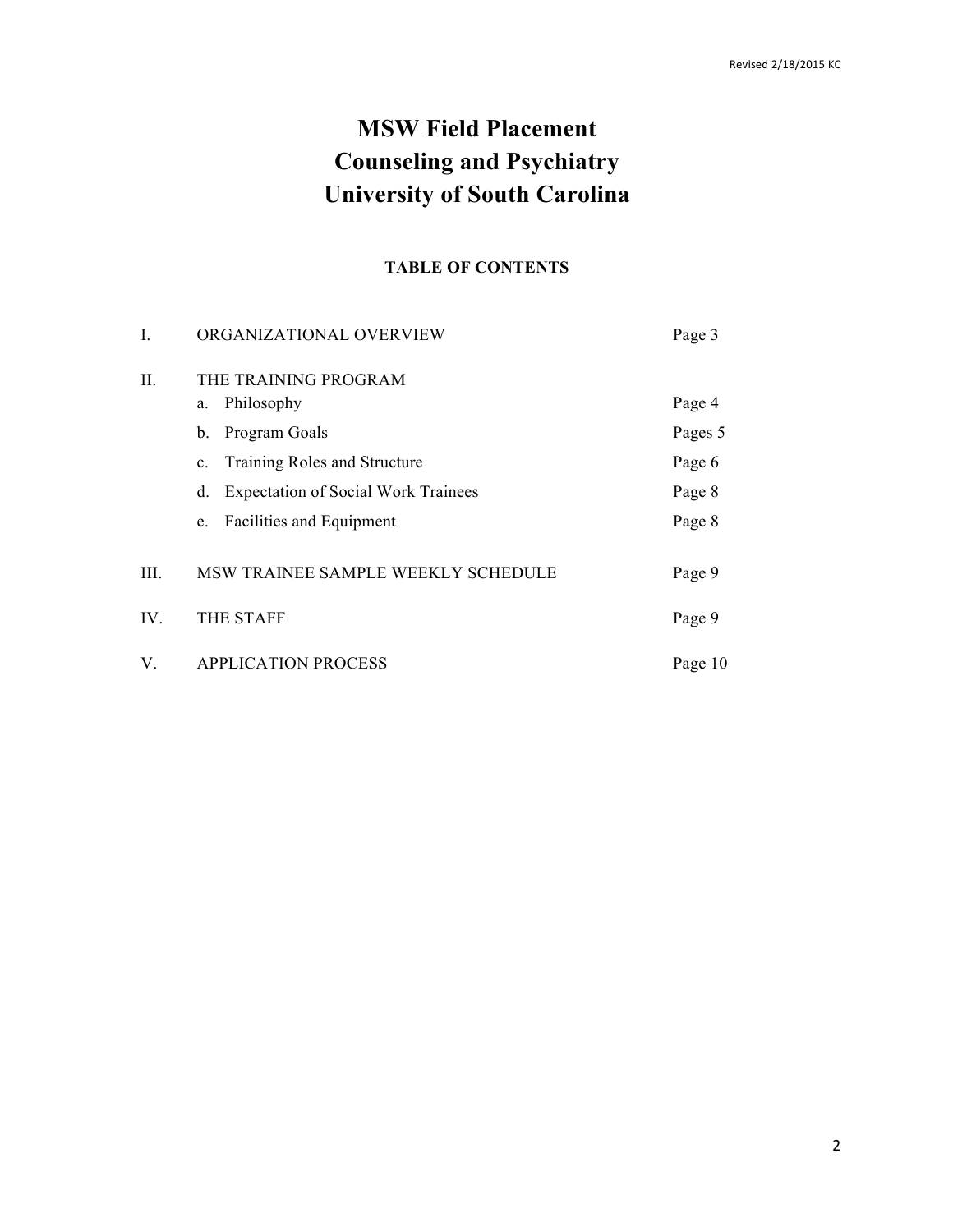# **Organizational Overview: MSW Trainees**

 Counseling and Psychiatry (CAP) is a department of the Student Health Services at the University of South Carolina located on the Columbia Campus. CAP has a multi-disciplinary staff representing psychiatry, social work, counseling, and psychology. The training program also includes psychology doctoral interns and counselor trainees. CAP provides a comprehensive array of remedial, developmental and preventive services to students, faculty, staff, and organizational systems within the University. The mission of CAP is to facilitate academic and moral development of students by enhancing educational, emotional, personal, and social development.

 In order to accomplish this mission, CAP provides both direct and indirect services to the Carolina community. Direct services are offered to students only, including individual, couple, psychometric services. Support/therapy groups meet weekly throughout the semester with the goal of increasing personal development. Regularly offered groups include the following areas: General Therapy, Substance Use, Eating Disorders, LGBT support group, CBT group, and Stronger Together for survivors of sexual assault. Social work trainees will co-facilitate at least family, group psychotherapy, support and skill development groups, and comprehensive one group each semester.

 Counseling and Psychiatry offers Community Based Services (CBS) toward the improvement of mental health in the USC Community. These services generally occur outside of the traditional counseling center setting and in the USC Community where mental health issues often first arise. CBS generally focus on problem solving, support, psychoeducation, advocacy, and resource enlistment and utilization toward improving the mental health and wellness of USC Students. CBS services broadly consist of Community Consultation & Intervention (CCI), "Let's Talk," Suicide Prevention Services, traditional mental health outreach programming and training, Community Support Meeting Services in response to traumatic campus events, and web-based services.

services.<br>CCI affords mental health consultation to the USC Community (faculty, staff, students, relatives of students) for students of concern. "Let's Talk" is a program that provides easy access to informal confidential consultations for USC students with counselors from Counseling and which include, but are not limited to, Campus Connect Suicide Prevention Gatekeeper Training and The Interactive Screening Program (ISP) for suicide prevention. Psychiatry on a first come, first serve basis. CBS also comprises suicide prevention efforts,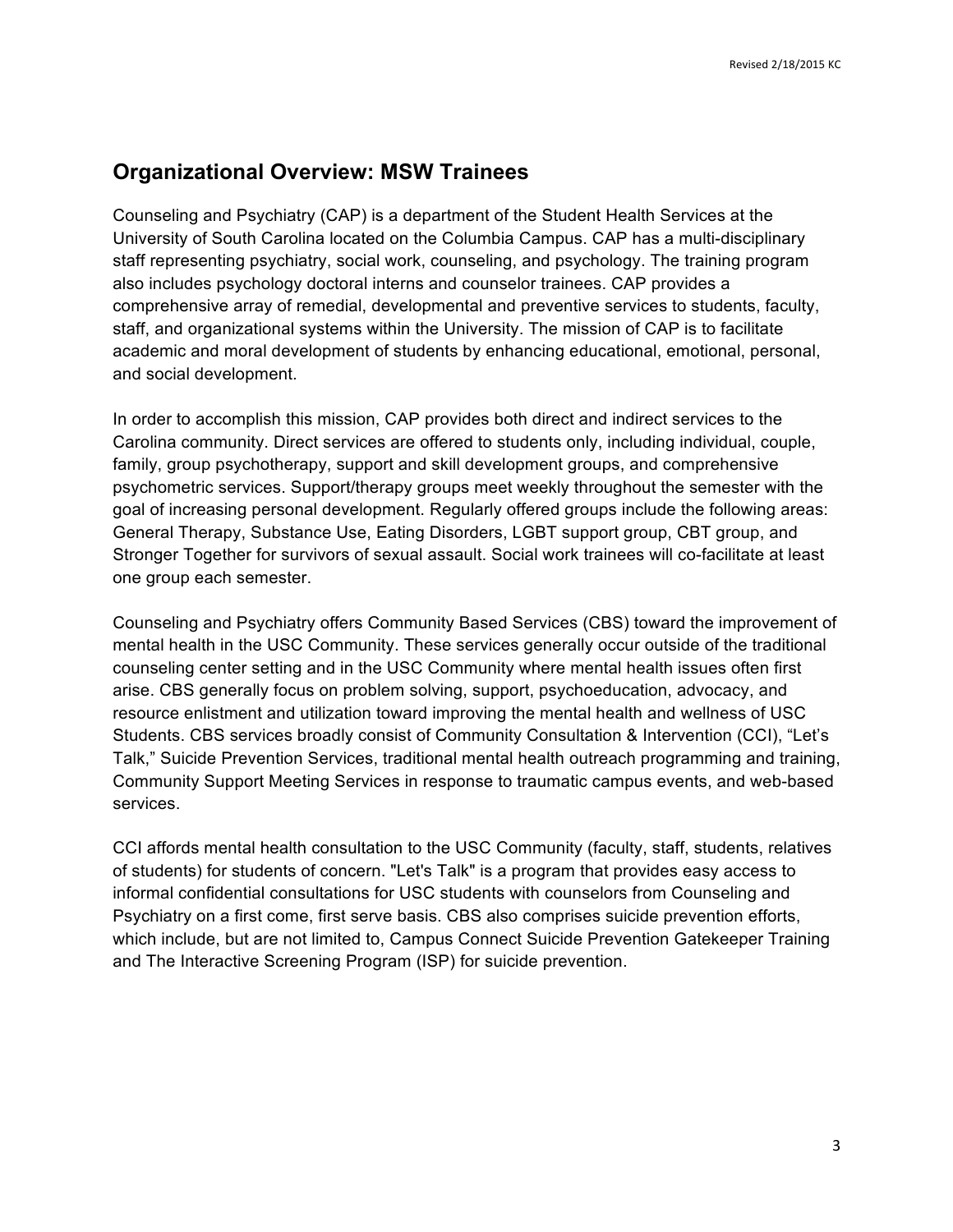# **Philosophy of Training Program**

 The philosophy of the CAP's social work training program is informed by the Developmental- Apprentice-Practitioner (DAP) Model. Our mission is to provide a training environment that facilitates trainees' transition from graduate students to professional social workers. CAP's environment that offers high quality services to students and staff of the University of South Carolina. Since our ethical mandate is for trainees to provide professional services to our clientele, the training staff at CAP offers a comprehensive training program that attends to conceptual, methodological, personal, and creative skills necessary for the practice of providing a reasonable standard of care to providing an environment that promotes a high level MSW trainee program builds upon the theoretical, empirical, and clinical foundations that trainees receive from their social work program. We provide a comprehensive practice counseling. The goals of our training program go far beyond the ethical responsibility of of clinical service and professional expertise.

 A university counseling center provides a natural setting for a developmental framework. The University of South Carolina's Mission Statement clearly articulates the value placed on a learning environment:

> *"USC Columbia seeks to attract inquisitive, energetic people who are committed to learning, who are capable of self-discipline, and who wish to benefit from the variety of experiences provided by a major university with students, faculty, and staff drawn from throughout South Carolina, the nation, and the world. The University strives chosen fields, who are dedicated to learning throughout their lives, and who are responsible citizens in a complex society requiring difficult ethical and value-related decisions" to educate graduates who are capable of excelling in their*

 **CAP Mission Statement:** Counseling and Psychiatry provides psychological counseling, education, and consultation to the University community, as well as clinical supervision for selected mental health graduate students. Our multidisciplinary team offers services that promote social, emotional, physical, and cognitive well-being for people facing developmental or unplanned challenges. We believe that confidential and culturally aware professional relationships can facilitate the creative power of resilience, problem resolution, morality, and self-determination.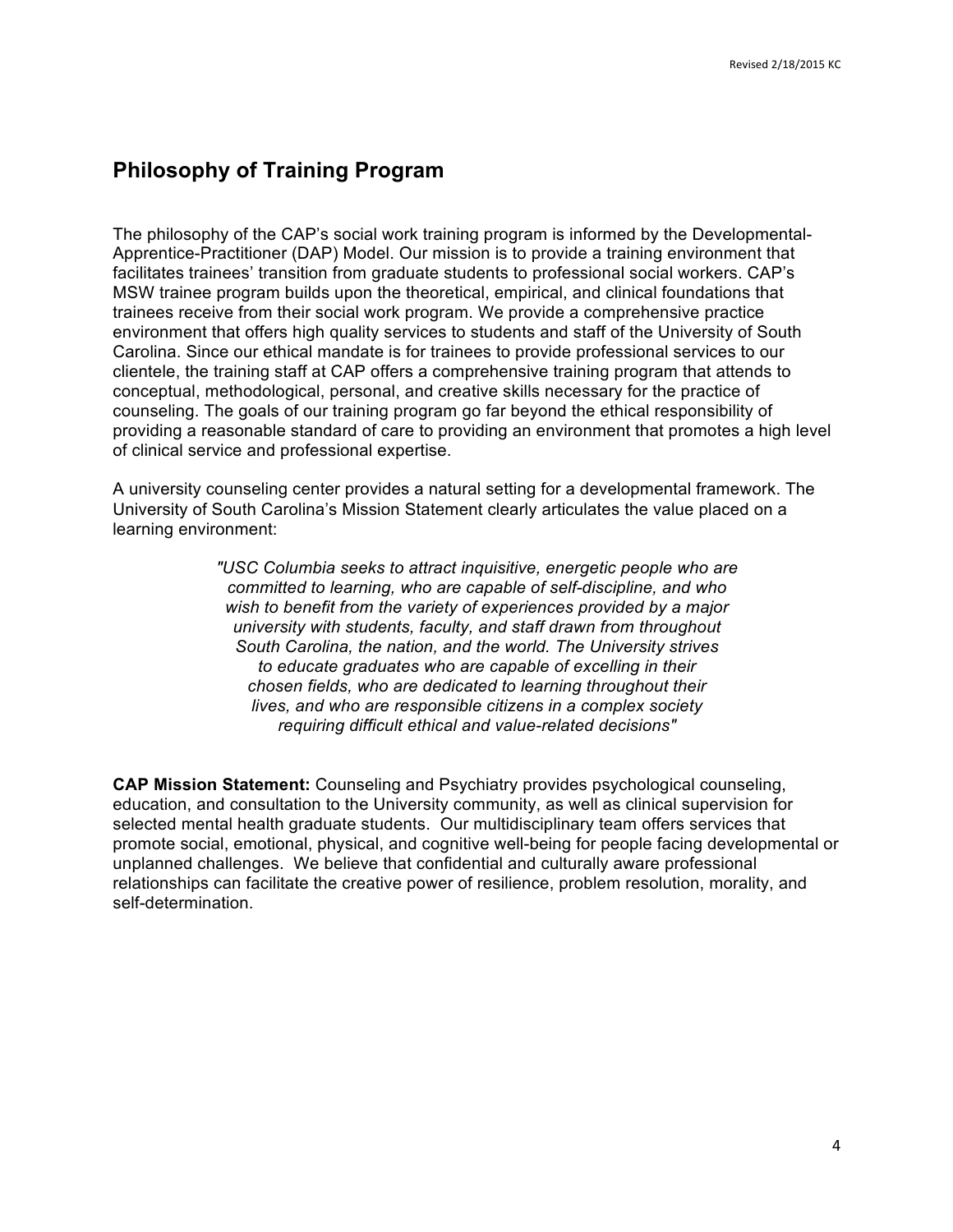# **Program Goals**

 The Clients-Trainees-Trainers system forms an inextricable alliance that guides the content and quantity of developmental, apprentice, and practice approaches in our training goals and training in an atmosphere of respect and consideration. Since our context is to provide a comprehensive array of counseling services for the university community, we initially require that trainees demonstrate competence in the provision of clinical services beginning with clients with a GAF score of 60 or greater. The supervisor/case manager will determine when the invaluable resource for consultation with critical clients and who provide prescriptive services. Psychotherapy is the goal that receives the most attention at our center and is covered in all phases of our training program. Our objectives are calibrated in developmental complexity that will be enumerated in the following section. objectives. These goals are developed in our dedication to provide quality care and quality trainee is ready to work with clients with lower GAF scores. CAP has psychiatrists who are an

 Group Therapy skills are initially addressed through co-facilitation and processing with a senior staff member in the fall. In the spring, group therapy may be co-facilitated with a psychology doctoral intern or a staff member.

 Trainees are involved in several aspects of our administration activities. Trainees assist in the recruitment process for future trainees and perform any additional administrative tasks as assigned by the supervisor. In this capacity, trainees work as colleagues for the goal of improving our organization.

 Since multicultural appreciation pervades all aspects of the professional roles of a social worker, we address it in all aspects of our training program. We attend to sensitivity to and knowledge of multiculturalism in our clinical, educational, supervisory, and administrative relationships.

 Four competency areas provide a sharp focus of concentration for the trainees and training staff. Our Developmental-Apprentice-Practitioner model aptly guides our training program to provide the support and challenge necessary for social work trainees to meet these goals. We believe that the attainment of competency in these areas will allow trainees to feel very confident in their future practice as social workers. Each of these four goals contribute to our continually pursues and contributes knowledge to the field of social work. The following objectives from the four aforementioned goals represent our current design to sufficiently overall purpose to enhance a formidable ethical concern for clientele and an inquiring mind that prepare trainees for an acceptable entry level of practice.

#### **Goal I. Psychotherapy**

- 1. Establish a therapeutic alliance.
- 2. Define and prioritize clients' problems and therapeutic goals.
- 3. Diagnose and evaluate clients' symptoms.
- 4. Utilize referral sources as appropriate.
- 5. Seek and utilize supervisory and consultative input in clinical impasses.
- 6. Conceptualize cases according to a theoretical perspective.
- 7. Use therapeutic techniques that are coherent with theory and specific clients.
- 8. Practice effective case management.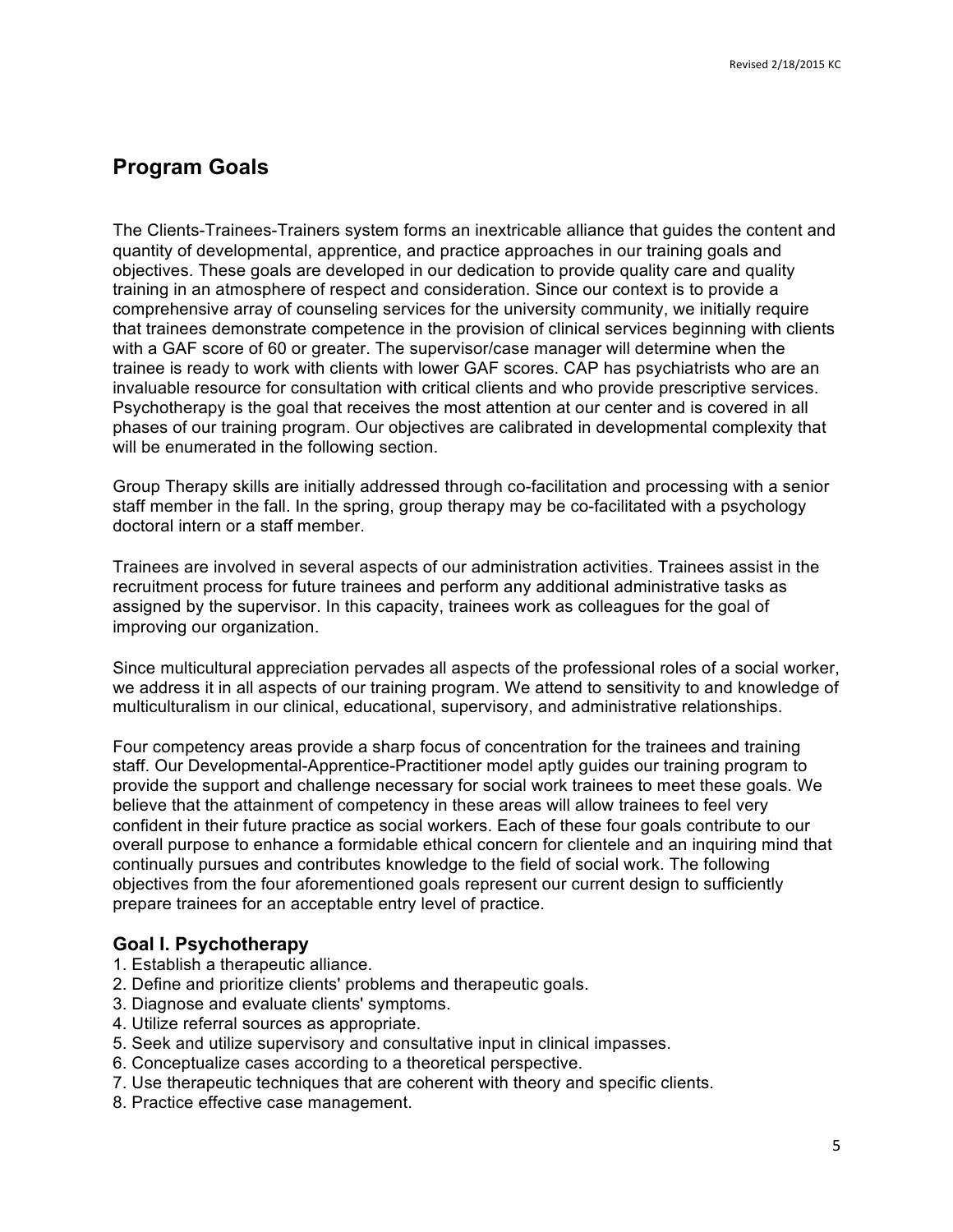- 9. Conduct effective case management.
- 10. Recognize and build on clients' strengths and perspectives.
- 11. Address differences, values, or issues that impact the process of therapeutic relationships.
- 12. Develop theoretical/clinical coherence.
- 13. Develop a therapeutic style and a flexible use of self.
- 14. Employ therapeutic consultation to empower the therapeutic system.

#### **Goal II. Group Work**

- 1. Learn a group modality under tutelage of senior staff member.
- 2. Identify group dynamics.
- 3. Co-facilitate therapy or psychoeducational groups.

#### **Goal III. Administration and Outreach**

- 1. Become fully integrated into the operation and administration of CAP.
- 2. Become familiar with the organizational structure of the university community.

#### **Goal IV. Professional Development**

1. Demonstrate competence in professional interactions with all CAP staff.

 during the year, including goals of counseling work, theoretical orientation used, ecomap and genogram of client, interventions employed, at least two clips of recorded sessions demonstrating work being done, and results obtained prior to termination with the client. The case presentation format will be provided by the supervisor as a guide. This case presentation will be presented during spring semester. 2. Present a case presentation offering a summary of counseling work done with one client

3. Transition from trainee to professional.

# **Training Roles and Structure**

 **Supervision:** The MSW trainee meets 1-2 hours weekly for supervision with the Coordinator of Social Work Training. The supervisor functions as the case manager and determines the intentional use of the interpersonal process in the psychotherapy relationship. Live supervision, review of recorded sessions, case consultation, and case management provide ample opportunities to address areas of growth and uncertainty. Throughout the year, there is an emphasis on linking theory with the pragmatics of providing psychotherapy and expanding one's view of the client. trainee's ability to meet the demands of his/her caseload. In the first semester, supervision emphasizes case conceptualization, interviewing skills, and theoretical coherence. Supervision in the second semester emphasizes the integration of theoretical modalities with attention to the

 **Seminars** Two hour seminars are presented each week throughout the year by staff to psychology doctoral interns. During the fall, seminars emphasize issues and skills needed to work at a university counseling center. Spring seminars may include multiple theoretical presentations by staff member or specialty topics requested by interns. MSW trainees are allowed to attend these seminars as time permits. Clinical demands will take priority over seminar attendance.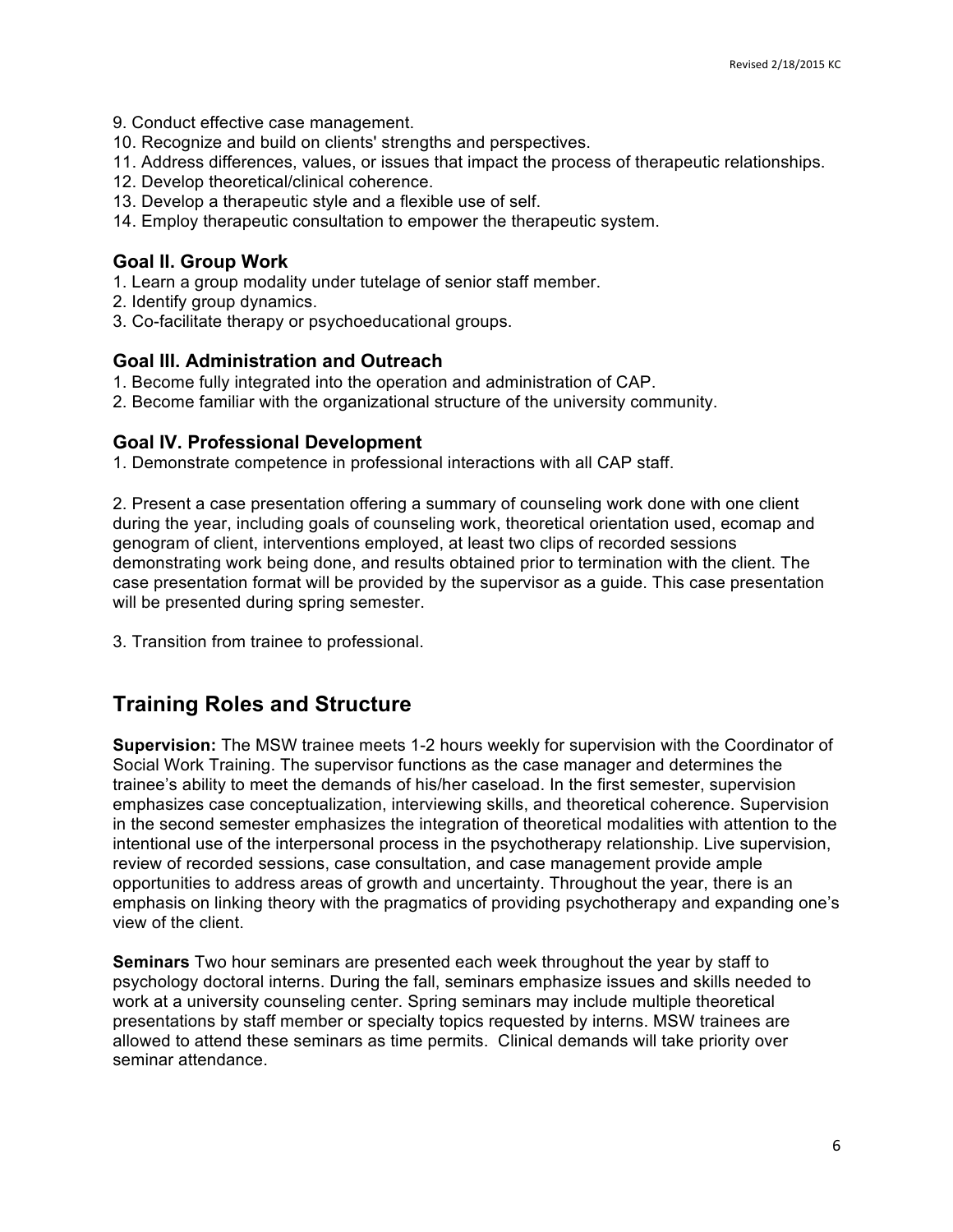To avoid possible dual relationship challenges Counseling and Psychiatry has adopted the following policy regarding supervisory options for trainees who were former clients.

#### Former clients as **Clinical Trainees**

- 1. Graduate Students in the USC College of Education (EDS) or the College of Social Work (MSW) who were previously clients of Counseling & Psychiatry may apply for clinical training placements at CAP as part of their graduate training programs.
	- a. Applicants should understand that if they are accepted to become a trainee at CAP subsequent to having been a client here, they will have limitations on their options for supervisors due to the potential for dual role conflicts.
- 2. Applicants who are accepted for clinical training placements are encouraged to inform the CAP Assistant Director of Training Services/Training Director immediately upon acceptance that they were previously clients of CAP and the name(s) of their counselor at CAP. No other information need be disclosed.
	- at CAP. No other information need be disclosed. a. The reason for this is so that appropriate supervisory assignments can be made that avoid in advance having a CAP staff member provide an evaluative relationship after having provided a therapeutic relationship.
		- b. Although every effort will be made to minimize the potential for dual role relationships, it should be clearly understood that EVERY CAP clinical staff is considered part of the training programs at CAP and participate in various aspects of trainee experiences.
		- c. Clinical trainees who have previously been clients of CAP will have an additional security seal placed on their electronic health record by the Director.
- 3. In the event that a trainee does not pre-disclose their status as a prior client at CAP and is subsequently assigned a supervisor who was a former therapist, the supervisor is ethically mandated to disclose this fact to the Training Director so that appropriate alternative supervisory re-assignment can be made to eliminate any dual role relationships.
- 4. Clinical Trainees are not permitted to have a former CAP therapist (or, when applicable, that therapist's direct clinical supervisor) in any supervisory or evaluative role while in training at CAP. These may include, but are not limited to:
	- a. Direct Supervisor
	- b. Supervisor of Supervision
	- c. CAP Training Program Coordinator
	- d. Co-therapist for groups or couples
	- e. Training Director

#### Current Clinical Trainees as Clients

- 1. Current Clinical Trainees will NOT be eligible to obtain clinical services from CAP while in training at CAP.
- 2. Current Clinical Trainees who need clinical services may obtain a referral to other community resources on a case-by-case basis from the Training Director.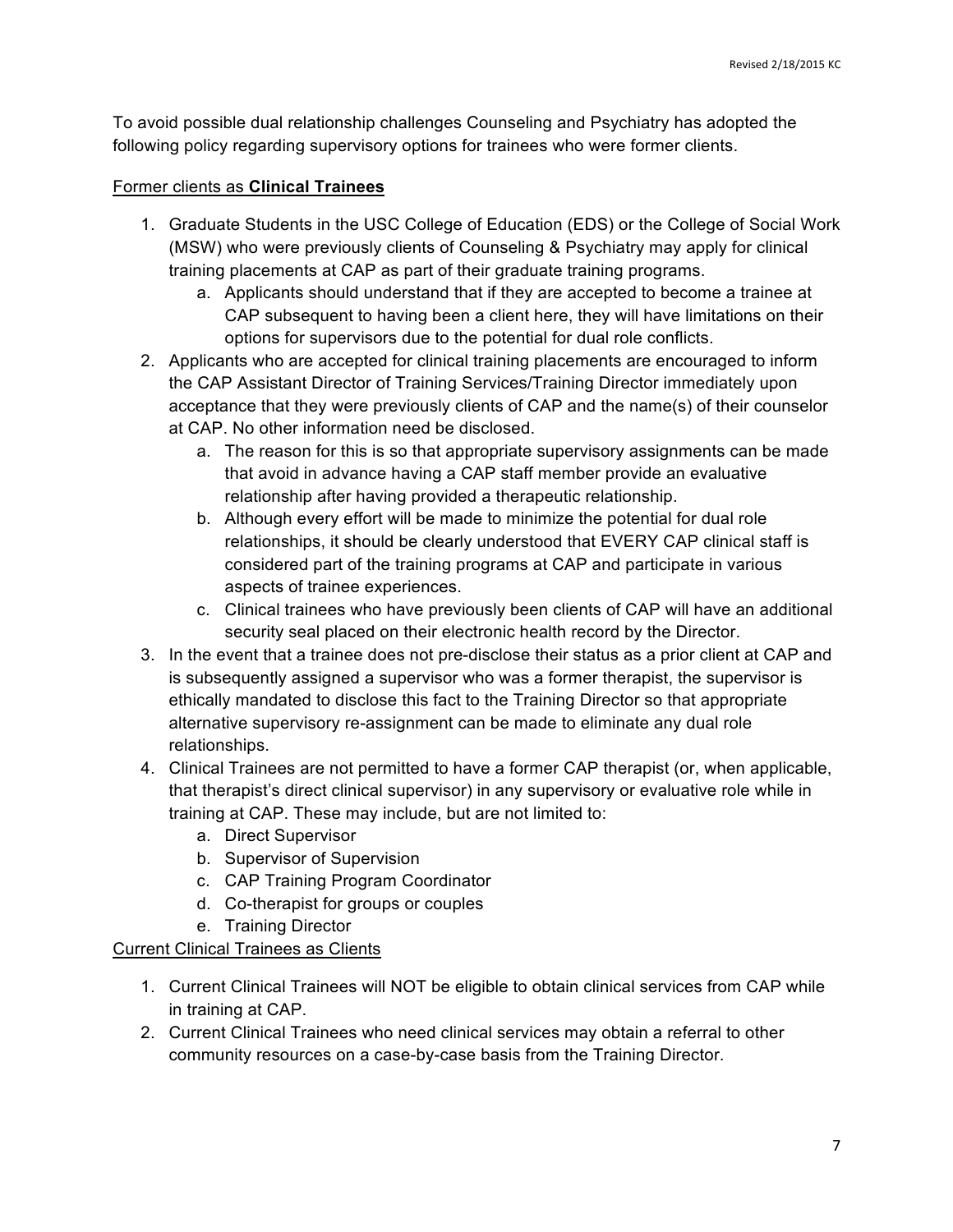### **Expectations of MSW Trainees**

 Trainees are expected to reach a level of proficiency that is commensurate with expectations of professional services by an MSW trainee.

- 1. Trainees will present at least one client for live supervision in the fall semester and spring semester.
- 2. Trainees must attain a minimum weekly average of 6 hours of direct, clinical service delivery (including therapy clients, group work, and case management tasks).
- delivery (including therapy clients, group work, and case management tasks). 3. A Trainee Contract and formal evaluations are presented to trainees during the course of the year.
- 4. Trainees are expected to fulfill all additional field placement requirements of the University of South Carolina social work program.

# **Facilities and Equipment**

 The facility of Counseling and Psychiatry is well suited for a social work training program. Each proximity to one another has facilitated impromptu conversations and peer supervision. Each collection of bibliotherapy titles, professional books, and psychological tests. CAP has a large conference room for formal meetings and several group rooms. In addition, trainees also have access to USC's library, which is nationally recognized as one of the top 50 libraries in the nation. There is a kitchen area that includes a refrigerator and microwave and staff frequently gather informally for lunch in the conference room. trainee has an office located close to colleagues. Trainees have frequently commented that trainee office has a web camera to record sessions for supervision purposes. The Center has a

Training equipment at the Center includes the following:

- Webcams with storage capability
- Two rooms with one way mirror for observation and supervision purposes
- Copying Machine
- Desk top computers and printers
- Biofeedback Equipment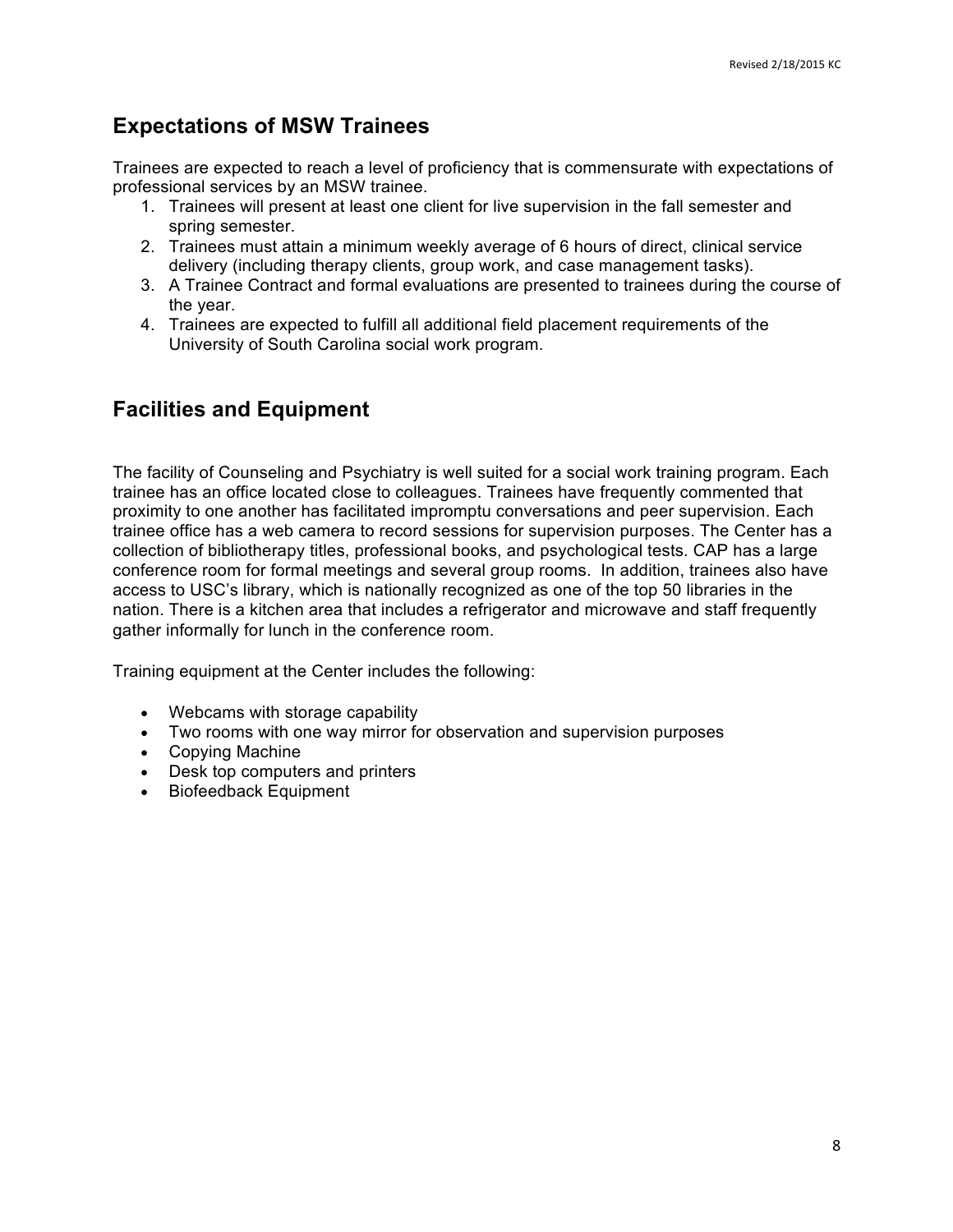#### **MSW Trainee Sample Weekly Schedule**

Hours per Week = 16 Hours

- Counseling with individuals or couples = 3-5 hours Group Co-facilitation = 2-4 hours Case management tasks = as assigned • **SERVICE ACTIVITIES**
- • **TRAINING ACTIVITIES**  Supervision = 2 hours weekly Seminars = intermittent
- Clinical teams for CAP staff = 1 hour weekly • **PROFESSIONAL ACTIVITIES**
- As requested by professional staff. Clinical activities take priority. • **ADMINISTRATIVE ASSIGNMENTS**
- Note: There will be variation depending upon the nature of the service delivery and training activities; however the range is a weekly representation of the trainee's activities.

# **The Staff**

 The greatest asset of the training program is the staff. The permanent staff consists of psychologists, marriage and family counselors, social workers, and a post doctoral fellow. Additionally, there is a Department of Psychiatry located in the SHS and is comprised of psychiatrists and residents that rotate by the semester. The staff knows each other quite well and works as a cohesive team and unites in the belief that the field placement experience is an opportunity to expand the possibilities of an emerging professional. As a whole, we delight in the fact that many of our MSW trainees keep in touch long after they finish.